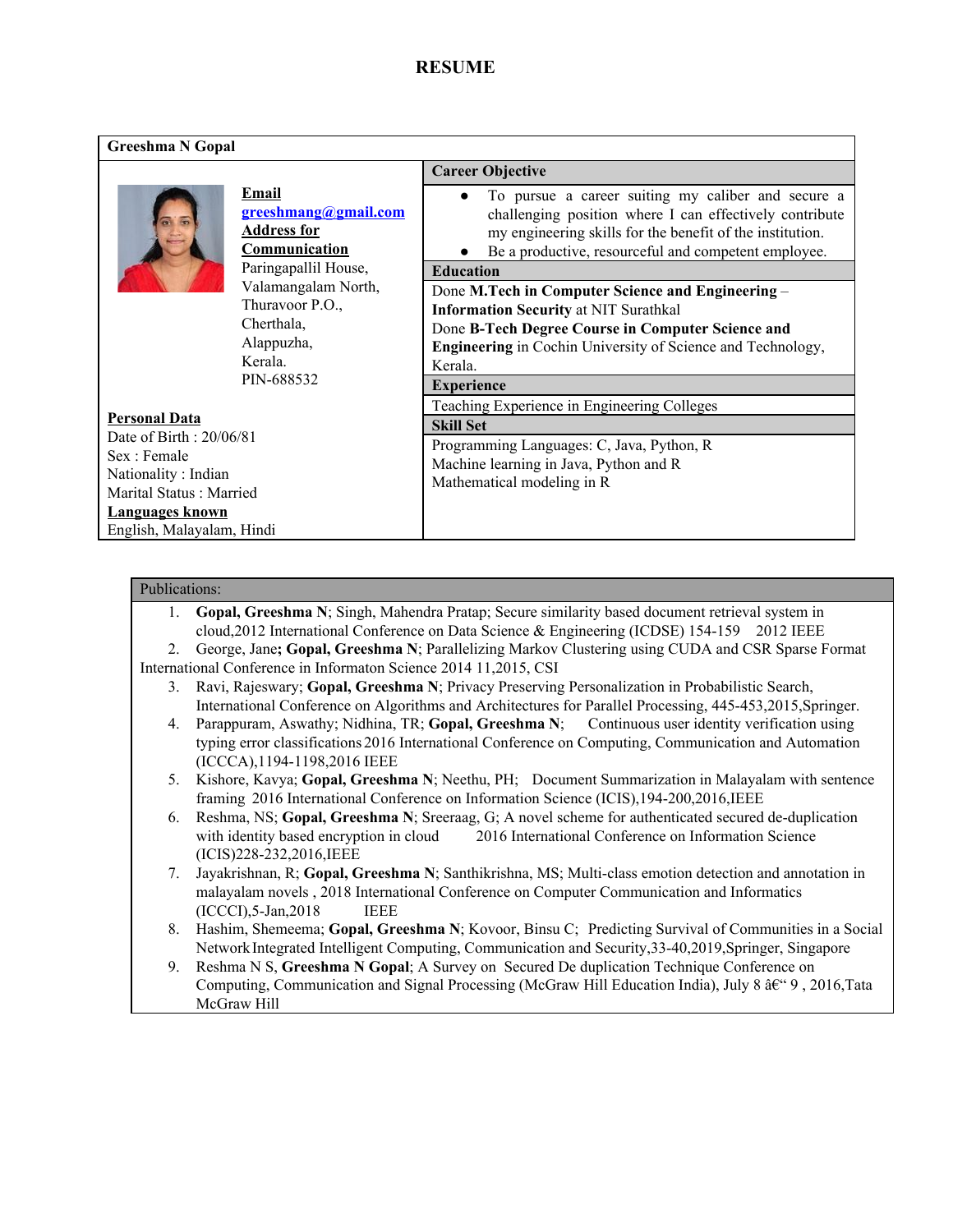# **RESUME**

#### **List of Workshops, FDPs and Conferences attended**

- 1. AICTE Training and Learning Academy FDP on Block Chain,  $14<sup>th</sup>$  to  $18<sup>th</sup>$  October at CE Cherthala.
- 2. IIT Gandhinagar, Symposium on Data Science and Machine Learning,  $24<sup>th</sup> 25<sup>th</sup>$  October 2016
- 3. FDP organized by Teaching Learning Center IIT Madras, 25/02/2015 to 28/02/2015.
- 4. IHRD FDP on Recent Trends in Data Mining Techniques,  $23<sup>rd</sup>$  to  $27<sup>th</sup>$  May 2016, at Model Engineering College.
- 5. AICTE Sponsored STC on Modern Aspects in Digital Signal Processing,  $13<sup>th</sup>$  to  $26<sup>th</sup>$ November,2013 at CE Cherthala
- 6. AICTE Sponsored National Level Seminar on Recent Advances in Theory and Practices of Computer Science, 11<sup>th</sup> to 12<sup>th</sup> October, 2013 at CE Cherthala
- 7. AICTE STC on ANDROID Programming at NITTTR Chandigarh,  $26<sup>th</sup>$  to  $30<sup>th</sup>$  August 2013.
- 8.  $2<sup>nd</sup> International conference on Information Science, ICIS 2016, IEEE, 12<sup>th</sup> and 13<sup>th</sup> August 2016,$ CE Cherthala.
- 9. st International conference on Information Science, ICIS 2014, CSI,  $4<sup>th</sup>$  and  $5<sup>th</sup>$  July 2014, CE Cherthala.
- 10. FDP on Big Data Processing, 23<sup>rd</sup> to 25<sup>th</sup> January 2017 at CECherthala.
- 11. FDP on Research Methodologies for Science and Engineering,  $12<sup>th</sup>$  to 13 th November 2015 at CE Cherthala
- 12. FDP on Linear Algebra for Engineers, 24<sup>th</sup> to 26<sup>th</sup> November 2015 at CECherthala
- 13. Workshop on Hands on Experience in Raspberry Pi programming,  $4<sup>th</sup>$  to  $8<sup>th</sup>$  January 2016 at **CECherthala**
- 14. Workshop on Network Simulators NS2 & NS3, 8<sup>th</sup> to 10<sup>th</sup> February 2016 at CECherthala
- 15. FDP on Estimation and Detection Theory, 10<sup>th</sup> to 12<sup>th</sup> February 2016at CECherthala
- 16. FDP on Graph Theory and Applications,  $27<sup>th</sup>$  to  $29<sup>th</sup>$  July 2016 at CECherthala
- 17. FDP on Artificial Neural Networks A design Perspective,  $6<sup>th</sup>$  to  $8<sup>th</sup>$  May 2013 at CECherthala
- 18. FDP on Linux, Kernal Development and Programming, 27<sup>th</sup> May to 1<sup>st</sup> June 2013 at **CECherthala**
- 19. FDP on Open Source Software for Library Management,  $20<sup>th</sup>$  to  $22<sup>nd</sup>$  June 2013 at CECherthala
- 20. FDP on Intelligent methods towards Computational Linguistics,  $22<sup>nd</sup>$  to  $27<sup>th</sup>$  July 2013 at **CECherthala**
- 21. FDP on Recent Trends in Image Processing,  $7<sup>th</sup>$  to  $10<sup>th</sup>$  October 2013 at CECherthala
- 22. FDP on Research Trends in Data Mining, 21<sup>st</sup> to 25<sup>th</sup> October 2013 at CECherthala
- 23. FDP on Security: Concepts and Emerging Technologies,  $5<sup>th</sup>$  to  $8<sup>th</sup>$  November 2013 at **CECherthala**
- 24. FDP on Advanced algorithm Design and Analysis, 28<sup>th</sup> January to 1<sup>st</sup> February 2014 at **CECherthala**
- 25. Induction Program Model Engineering College 23-11-2009 to 24-11-2009
- 26. Staff Development Programme on Compiler Construction Rajagiri School of Engineering and Technology 21-06-2010 to 02-07-2010
- 27. Network Security Administration Engineering Staff College of India Hyderabad 19-03-2013 to 22-03-2013
- 28. Digital Image Processing College of Engineering, Cherthala 22-05-2013 to 25-05-2013

| <b>Experience:</b>                          |                    |                          |  |  |  |
|---------------------------------------------|--------------------|--------------------------|--|--|--|
| College                                     | <b>Designation</b> | Period                   |  |  |  |
| IlahiaCollege of Engineering and Technology | Lecturer           | 01-07-2004 to 23-12-2005 |  |  |  |
| Toch Institute of science and technology    | Lecturer           | 15-03-2004 to 30-06-2004 |  |  |  |